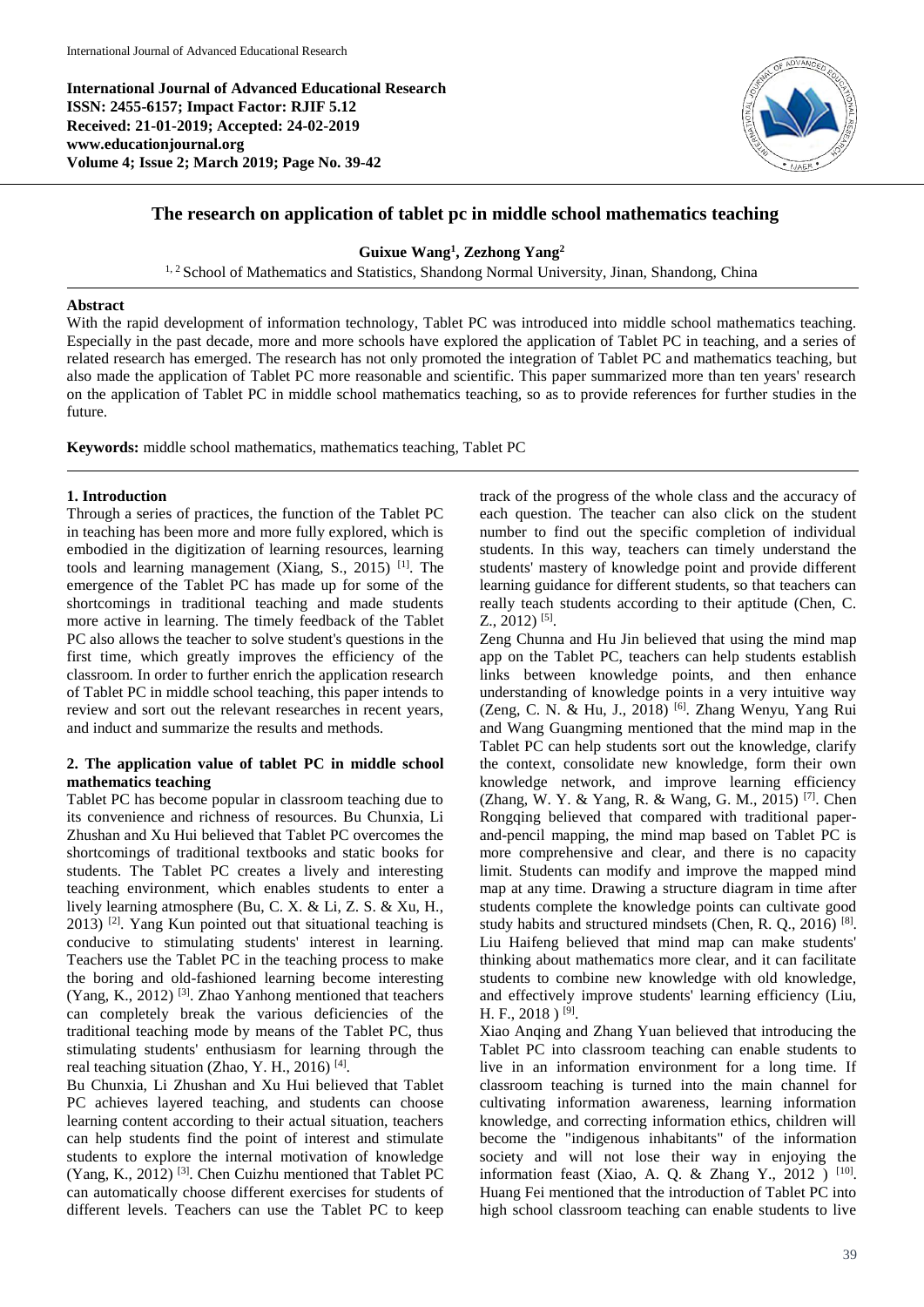in an information environment for a long time, improve students' ability to perceive and acquire information, and provide opportunities for students to improve their information literacy (Huang, F., 2014)<sup>[11]</sup>.

Huang Fei mentioned that after the introduction of the Tablet PC into the classroom, teachers can communicate with each student in a timely manner. Some of the learning content can also be completed by students and teachers in the classroom. This not only improves the initiative and enthusiasm of students, but also strengthens the communication between teachers and students (Huang, F., 2014) [11]. Zhao Yanhong mentioned that the rational use of the Tablet PC can effectively enhance the interaction between teachers and students, so that students and teachers can enhance their learning ability in effective interaction, thus realizing the purpose of teaching and learning. In addition, with the reasonable use of the Tablet PC, teachers and students can communicate freely anytime and anywhere, instead of being limited to the classroom (Zhao, Y. H., 2016)<sup>[4]</sup>.

### **3. Defects and Shortcomings of the Application of Tablet PC in Middle School Mathematics Teaching 3.1 In Terms of Student Learning**

Yang Kun pointed out that Tablet PC has built-in a large number of games, whether entertainment games or teaching games, which have great attraction for primary and secondary school students. However, the self-control ability of primary and secondary school students is not strong, so they are easily addicted to games and then wasted study time. The Tablet PC can create a relaxed and entertaining learning environment for teaching. It is easy for students to relax too much and produce the emotion of "retreating from difficulties" rather than "going up to difficulties", which makes it difficult to cultivate students' spirit of exploring and researching knowledge (Yang, K., 2012) [3]. With the increasing use of Tablet PC, many parents are worried that students will be addicted to video games, forget the original intention of education and learning, and forget the communication with partners (Chen, C. Z., 2012) <sup>[5]</sup>. Huang Fei believed that when students have not formed a correct view of information, the introduction of Tablet PC may distract students and affect their learning (Huang, F., 2014) [11] .

### **3.2 In terms of teacher teaching**

Huang Fei believed that the teaching tasks of middle school teachers are very heavy and the teaching pressure is great. If teachers want to use the Tablet PC to teach, all teaching content and teaching activities must be preset to the device in advance. However, there are no ready-made e-textbook resources that can be directly quoted, and many require teachers to develop and produce themselves, which brings a huge workload to teachers (Huang, F., 2014)<sup>[11]</sup>.

# **3.3 In terms of teaching content**

Yang Kun suggested that teaching requires rigorous logic and a high degree of abstraction, which is different from ordinary life and entertainment. If teachers use the Tablet PC to teach all the content, it will easily lead to the overmechanization of teaching (Yang, K., 2012) [3]. Ge Guang believed that the content of mathematics teaching is rich and diverse, and it is impossible to complete all teaching with single software (Ge, G., 2016)<sup>[12]</sup>.

### **3.4 In terms of the system itself**

Ge Guang mentioned that the stability of the system is not strong and it is easy to cause the course to stop. When the campus network is in an unstable state, the Tablet PC device cannot log in to the teaching system and cannot evaluate the teaching situation. When the student or teacher's Tablet PC device suddenly fails in the classroom and cannot be repaired immediately, the whole class will be affected (Ge, G., 2016) [12]. Liu Haifeng pointed out that the system itself has some limitations. It can only timely feedback the correct rate of objective questions, but it can't distinguish the score of subjective questions. It is inconvenient for students to write on the Tablet PC, so teachers can only correct problems on the Tablet PC. Students can't set up a set of wrong questions on the Tablet PC (Liu, H. F., 2018)<sup>[9]</sup>.

### **3.5 In terms of school funding**

Ge Guang mentioned that the cost of teaching with Tablet PC equipment is relatively high. In order to achieve the expected teaching effect, teachers and students are usually required to have one Tablet PC. Schools must be connected via wireless routers. These hardware and software devices require a lot of money. Teachers also need to spend time learning new software technologies and making courseware. In addition electronic products are updated quickly. If the school funds are insufficient, it is difficult to effectively carry out teaching (Ge, G., 2016)<sup>[12]</sup>.

## **4. Application strategy of tablet PC in middle school mathematics teaching**

### **4.1 Schools should set Up tablet PC related procedures to reduce unnecessary interference**

Deng Yuanyuan proposed, on the one hand, the APP program not related to teaching should not be installed in the student's Tablet PC. On the other hand, based on the actual needs of classroom learning, some unnecessary Internet connections and certain applications need block. Method 1: The school's network management settings prevent the student's external network connection, so that students' Tablet PC devices can only use intranet resources. Method 2: You can temporarily disable applications such as Safari through the policy setting of MDM without disconnecting the external network (Deng, Y. Y., 2015)<sup>[13]</sup>. Chen Cuizhu suggested that many parents and teachers are worried that students will be addicted to video games or use Tablet PC to browse web pages which are not related to learning content. Therefore, it is necessary to restrict students from browsing the network. By this way, the software installed on the Tablet PC is only used for the course teaching and the network only use the campus network. When the students go online, the information viewed can only be the information of the school database (Chen, C. Z., 2012)<sup>[5]</sup>.

### **4.2 Teachers should choose the content suitable for the teaching of tablet PC**

Yang Kun mentioned that not all content is suitable for using the Tablet PC to assist teaching. For example: simple geometric knowledge, although it can also be demonstrated by the teaching software on the Tablet PC, in the specific teaching process, students still need to take the ruler and protractor to draw with their own hands to exercise their hands-on ability (Yang, K., 2012) <sup>[3]</sup>. Chen Cuizhu suggested that the Tablet PC should be properly cited in the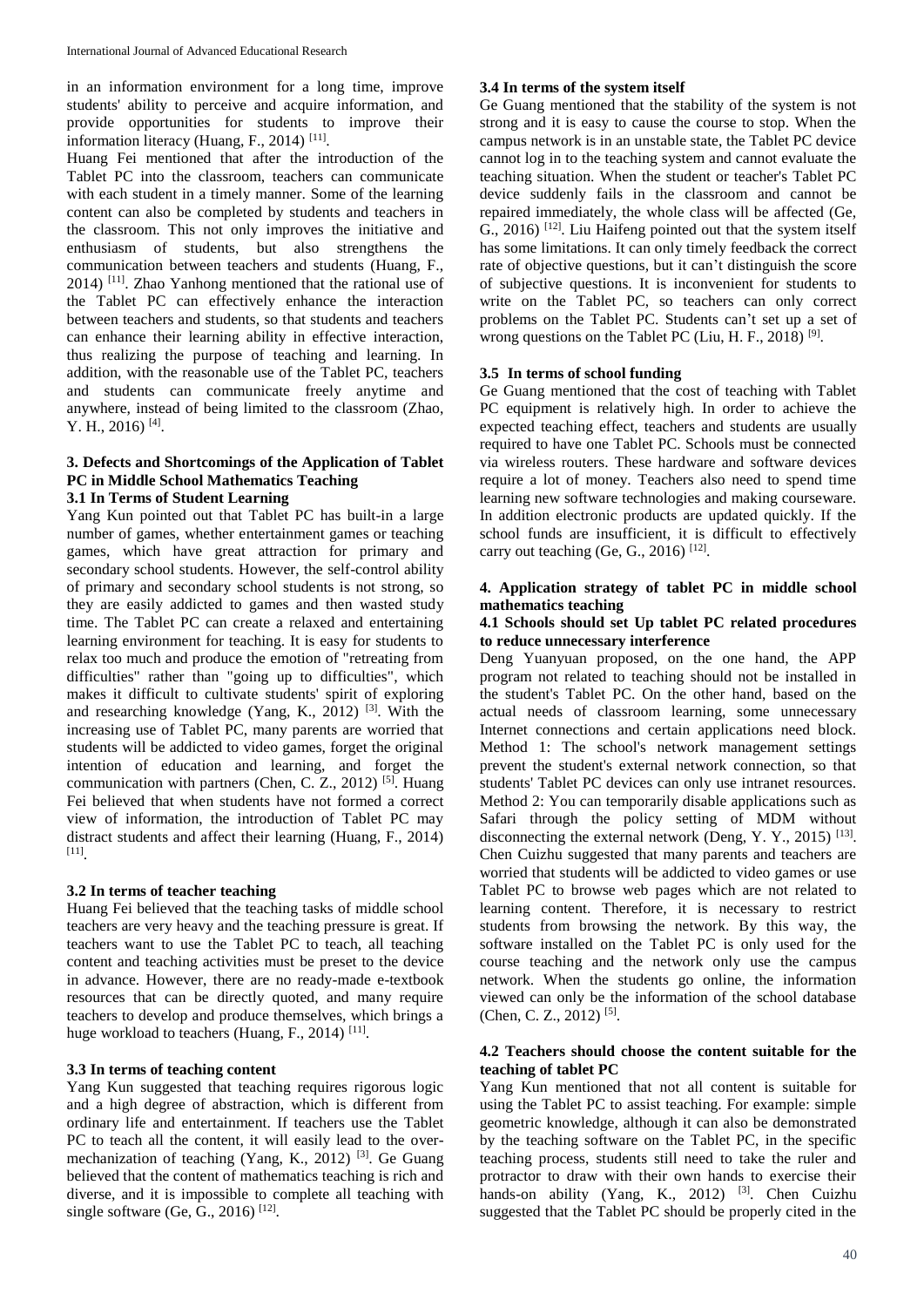teaching. In other words, after the introduction of the Tablet PC, not every class must use the Tablet PC and not all content must be presented through the Tablet PC. The introduction of new technologies is to assist teaching, and not to take the lead. Traditional teaching tools still have the value of their existence (Chen, C. Z., 2012)<sup>[5]</sup>.

## **4.3 Strengthening cooperation and development of tablet PC teaching software**

Teaching software is essential in the teaching application of Tablet PC. However, as the demand for teaching changes, there are not many types of teaching software suitable for different students and different schools. Therefore, it is necessary and urgent to develop teaching software that adapts to the actual situation of the school. The development of teaching software is not only a matter of professional technicians or companies. To develop teaching software and teaching content suitable for local school teaching, Tablet PC must be done by professional companies and school teachers. Only teachers can truly understand the actual situation of students and the actual teaching needs. Therefore, professional companies must cooperate with teachers to develop in order to truly meet the teaching needs (Chen, C. Z., 2012)<sup>[5]</sup>.

## **4.4 Improving the professional literacy of teachers using tablet PC teaching**

Schools should regularly conduct Tablet PC teaching skills training to enhance the level of literacy and ability of teachers to use the Tablet PC in classroom teaching. For teachers, you can learn more about the different teaching methods, such as open classes and more observations of other excellent teachers' classrooms. At the same time, schools should give teachers the opportunity to study in other places and absorb the teaching experience of advanced schools (Zhang, T. T., 2017)<sup>[14]</sup>.

### **4.5 Strengthening the use of teaching resources**

Teaching resources are the soul of Tablet PC teaching, so it is especially important to use technology to make good teaching resources. For the math teacher who is just getting started, you can download some ready-made teaching resources on the Internet, such as: Onion mathematics, which contains micro-courses of various versions of textbooks in junior high school. The micro-course language is humorous, easy to understand, and is very popular among junior high school students. For teachers who have been skilled, it is more practical to make teaching resources by themselves, because it is targeted to students (Li, M., 2017) [15] .

### **5. Rational Review**

In summary, it can be seen that the current research on the application of Tablet PC in middle school mathematics teaching involves three aspects: application value, deficiency and strategy. For the application value of Tablet PC in middle school mathematics teaching, the previous research has given full affirmation, not only pointing out that Tablet PC can stimulate students' enthusiasm for learning, realize layered teaching, and also improve students' information literacy. For the defects and inadequacies of the application of Tablet PC in middle school mathematics teaching, the predecessors mainly started from several aspects such as student learning, teacher

teaching, system itself and school capital investment. As for the application strategies of Tablet PC in middle school mathematics teaching, current researchers pointed out that we should not only set up the relevant procedures of the Tablet PC, select the content suitable for the teaching of the Tablet PC, but also strengthen the use of teaching resources. These strategies are all reasonable.

From the above analysis, it can be seen that although many researchers in China have conducted research on the application of Tablet PC, no research has been done on the relationship between the behavior of teachers when applying Tablet PC and the core literacy of students. We hoped that future researchers will strengthen research in this area, so that the Tablet PC can better improve the core literacy of students and enable students to further develop.

### **6. Funding**

This research was financially supported by the Shandong provincial education department (Grant No. SDYY17127) and the Shandong normal university (Grant No. 2016JG29 and No. SYJG040234).

#### **7. References**

- 1. Xiang S. The application and prospect of iPad in classroom teaching. The Guide of Science & Education. 2015; (02): 101-102.
- 2. Bu CX, Li ZL, Xu H. What will the iPad bring to the math class?——Talking from the experience of American universities. College Education. 2013; (14): 77-78.
- 3. Yang K. Discussion on the advantages and disadvantages of iPad applied to teaching. Middle School Educational Technology. 2012; (Z1): 34-35.
- 4. Zhao YH. Research on the Practice of Primary School Mathematics iPad Classroom Teaching. China Educational Technology & Equipment. 2016; (15): 13- 14.
- 5. Chen CZ. Analysis of Ipad and Its Teaching Application. China Association of Artificial Intelligence Computer Aided Education Committee. 2012.
- 6. Zeng CN, H J. The Reform and Practice of iPad in College Mathematics Classroom Teaching. The World & Chongqing. 2018; (14): 49-50.
- 7. Zhang WY, Yang R, Wang GM. Practice and Thinking of Using iPad to Assist High School Mathematics Teaching——Taking "Ellipse and Its Standard Equation" as an Example. Middle school mathematics monthly. 2015; (03): 32-35.
- 8. Chen RQ. Research on High School Mathematics Teaching Based on IPad——Taking "Ellipse and Its Standard Equation" as an Example. Mathematics teaching communication. 2016; (12): 14-15.
- 9. Liu HF. Innovative application of iPad in high school mathematics teaching. China Educational Technology & Equipment. 2018; (17): 37-38+43.
- 10. Xiao AQ, Zhang Y. iPad: A modern teaching tool. Middle School Educational Technology. 2012; (Z2): 143-144.
- 11. Huang F. Discussion on the feasibility of iPad entering high school classroom. China Education Info. 2014; (06): 15-17.
- 12. Ge G. Talking about the Innovative Teaching of Mathematics in High School Based on Ipad